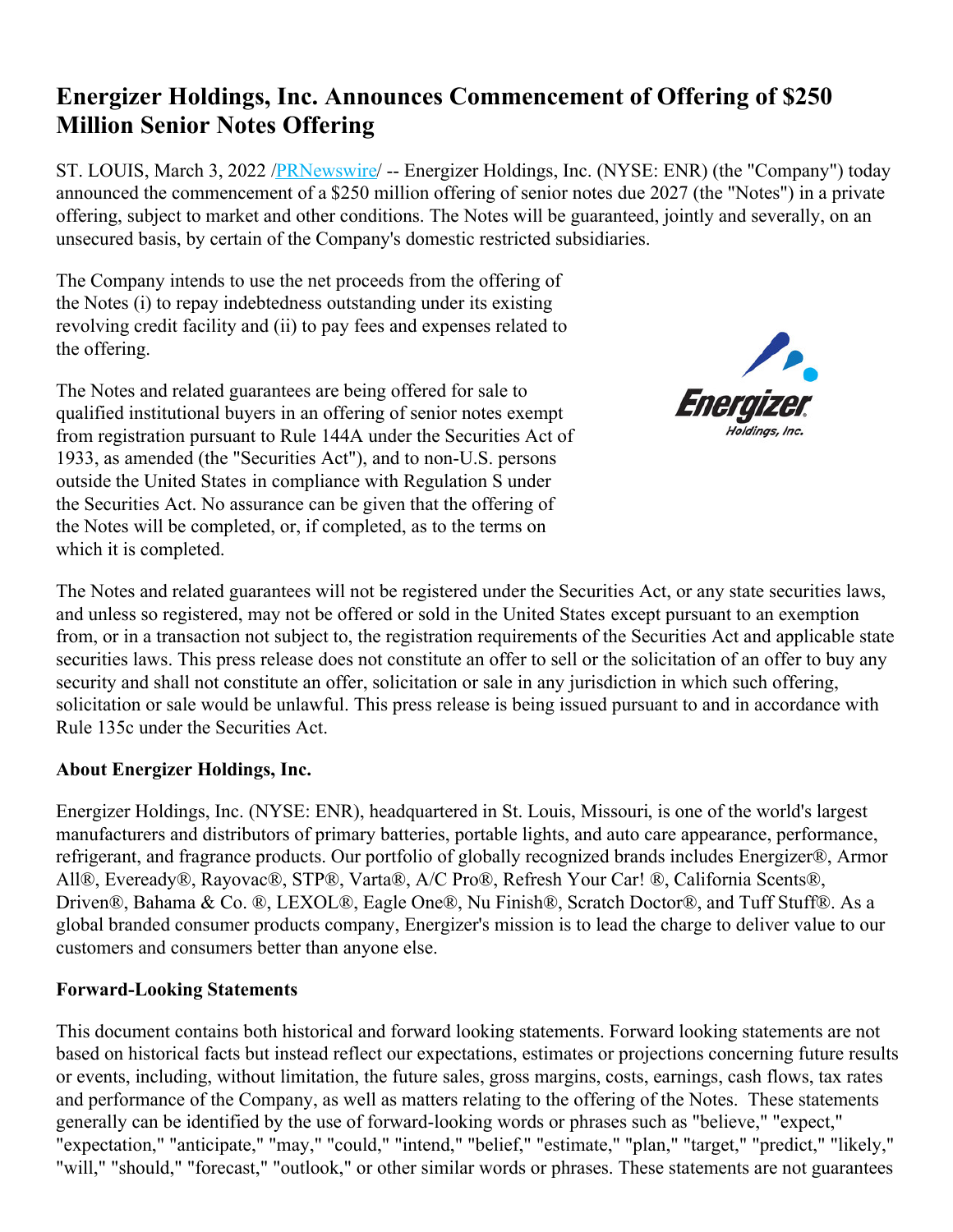of performance and are inherently subject to known and unknown risks, uncertainties and assumptions that are difficult to predict and could cause our actual results to differ materially from those indicated by those statements. We cannot assure you that any of our expectations, estimates or projections will be achieved. The forward-looking statements included in this document are only made as of the date of this document and we disclaim any obligation to modify or revise any forward-looking statement to reflect subsequent events or circumstances. Numerous factors could cause our actual results and events to differ materially from those expressed or implied by forward-looking statements including, but not limited to:

- Global economic and financial market conditions, including the conditions resulting from the ongoing COVID-19 pandemic, and actions taken by our customers, suppliers, other business partners and governments in markets in which we compete might materially and negatively impact us;
- Competition in our product categories might hinder our ability to execute our business strategy, achieve profitability, or maintain relationships with existing customers;
- Changes in the retail environment and consumer preferences could adversely affect our business, financial condition and results of operations;
- We must successfully manage the demand, supply, and operational challenges brought about by the COVID-19 pandemic and any other disease outbreak, including epidemics, pandemics, or similar widespread public health concerns;
- Loss or impairment of the reputation of our Company or our leading brands or failure of our marketing plans could have an adverse effect on our business;
- Loss of any of our principal customers could significantly decrease our sales and profitability.
- Our ability to meet our growth targets depends on successful product, marketing and operations innovation and successful responses to competitive innovation and changing consumer habits;
- We are subject to risks related to our international operations, including currency fluctuations, which could adversely affect our results of operations;
- If we fail to protect our intellectual property rights, competitors may manufacture and market similar products, which could adversely affect our market share and results of operations;
- Our reliance on certain significant suppliers subjects us to numerous risks, including possible interruptions in supply, which could adversely affect our business;
- Our business is vulnerable to the availability of raw materials, our ability to forecast customer demand and our ability to manage production capacity;
- Changes in production costs, including raw material prices, freight and labor could erode our profit margins and negatively impact operating results, and reactions to our pricing actions;
- The manufacturing facilities, supply channels or other business operations of the Company and our suppliers may be subject to disruption from events beyond our control;
- We may be unable to generate anticipated cost savings (including from our restructuring programs), successfully implement our strategies, or efficiently manage our supply chain and manufacturing processes, and our profitability and cash flow could suffer as a result;
- Sales of certain of our products are seasonal and adverse weather conditions during our peak selling seasons for certain auto care products could have a material adverse effect;
- A failure of a key information technology system could adversely impact our ability to conduct business;
- We rely significantly on information technology and any inadequacy, interruption, theft or loss of data, malicious attack, integration failure, failure to maintain the security, confidentiality or privacy of sensitive data residing on our systems or other security failure of that technology could harm our ability to effectively operate our business and damage the reputation of our brands;
- We have significant debt obligations that could adversely affect our business and our ability to meet our obligations;
- We may experience losses or be subject to increased funding and expenses related to our pension plans;
- The estimates and assumptions on which our financial projections are based may prove to be